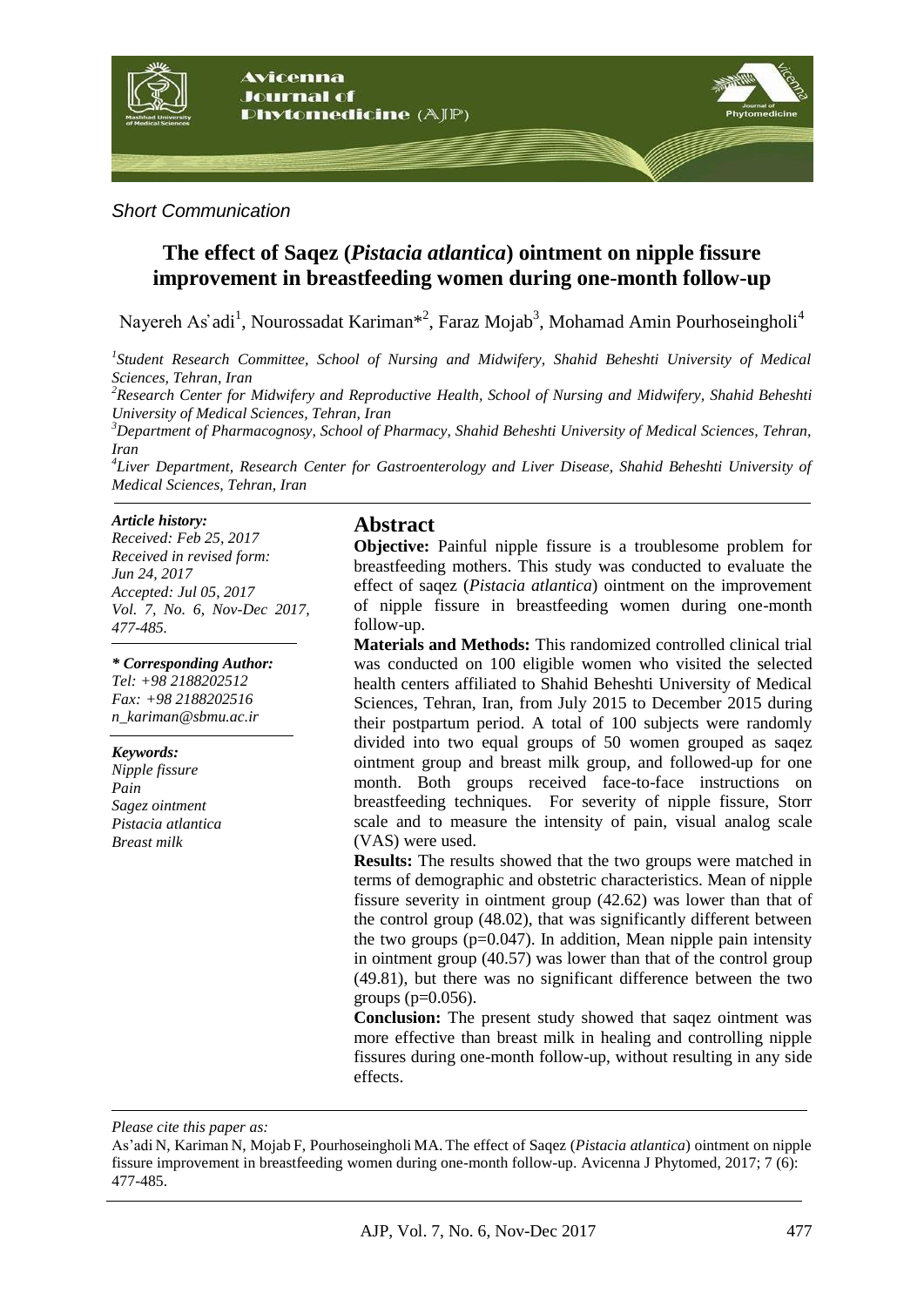# **Introduction**

Breastfeeding is universally considered as the best method of infant nutrition. Breast milk contains almost all the necessary nutrients, immunological components and growth factors that a term infant needs (Heller et al., 2012). World Health Organization (WHO) recommends breastfeeding for at least the first 6 months of life (World Health Organization, 2016).

But, painful sore nipples are a troublesome problem for mothers and cause early cessation of breastfeeding (Oğuz et al., 2014). Nipple trauma is defined as the presence of pain in the nipple wound caused by sucking which is graded from mild to severe with physical damage (fissure, wound, bleeding, edema, erythema and blisters) associated with breastfeeding (Ahmed et al., 2015). This soreness usually occurs between days 3 and 7 postpartum and in some mothers may persist to 6 weeks after delivery (Akbari et al., 2014). The occurrence rate of nipple soreness and nipple pain during breastfeeding is 11-96% (Marrazzu et al., 2015).

Nipple pain during breastfeeding is a cause of concern for mothers in the immediate postpartum period, (Kent et al., 2015). Nipple fissure is a threat for mothers, babies and societies. It is associated with reduced exclusive breastfeeding and high levels of maternal stress. In addition, any defect in the skin surface is prone to bacterial and fungal infection (Dennis et al., 2012, Shanazi et al., 2015). Many predisposing factors have been reported for nipple fissure. The prominent reason is incorrect breastfeeding technique such as incorrect positioning and poor latch-on (Chaves et al., 2012). There are two treatments for nipple soreness: dry wound healing (exposure to the sun and sun bathing) and moist healing (use of breastmilk, creams and suitable ointments) (Essa and Ebrahim, 2013). Currently, moisture is used for healing wounds, because moist environment creates epithelization, proliferation and epithelial

migration on the surface of the wound during healing time. Current guidelines recommend the use of purified lanolin ointment and breast milk in the treatment of nipple fissures, based on moist wound healing principles (Marrazzu et al., 2015). However, effectiveness of these treatments is controversial (Marrazzu et al., 2015; Cadwell et al., 2004). Furthermore, healing time in breast milk-treated mothers is longer compared to other treatments (As̕adi et al., 2016).

None of the previous studies have proposed the most effective cure for nipple fissures. So, there is a great need for further and more precise studies (Buck et al., 2015, As'adi N, 2016). Recently, due to the failure of the existing treatments, researchers have been inclined to use herbal medicines (Abou-Dakn et al., 2011; Alamolhoda, 2014).

Observations and experiences of the researcher showed that sagez ointment has been recommended by locals as an ideal and effective treatment for nipple fissure in West Azarbayian Province of Iran.

Saqez (*Pistacia atlantica*, from the Anacardiaceae family), is an oleoresin obtained by scratching the trunks of Baneh trees. Saqez contains flavonoids and flavonoid glycosides, triterpenoids and phenolic compounds with strong antioxidant and antimicrobial properties and thus, cures wounds (Bozorgi et al., 2013, Tanideh et al., 2014). Also, saqez has antimicrobial activity against Grampositive and –negative bacteria that are resistant to common antimicrobial treatments. In addition, it has antifungal and antiviral activity (Khodavaisy et al., 2016, Bozorgi et al., 2013). Saqez ointment has also been traditionally used for the treatment of peptic ulcer disease, swelled and cracked lips and also anal fissure. It has also been traditionally used as wound healing promoter in Kurdistan, Iran (Gourine et al., 2010; Haghdoost et al., 2013; Bahmani et al., 2015).

Due to the importance of exclusive breastfeeding and a great need for the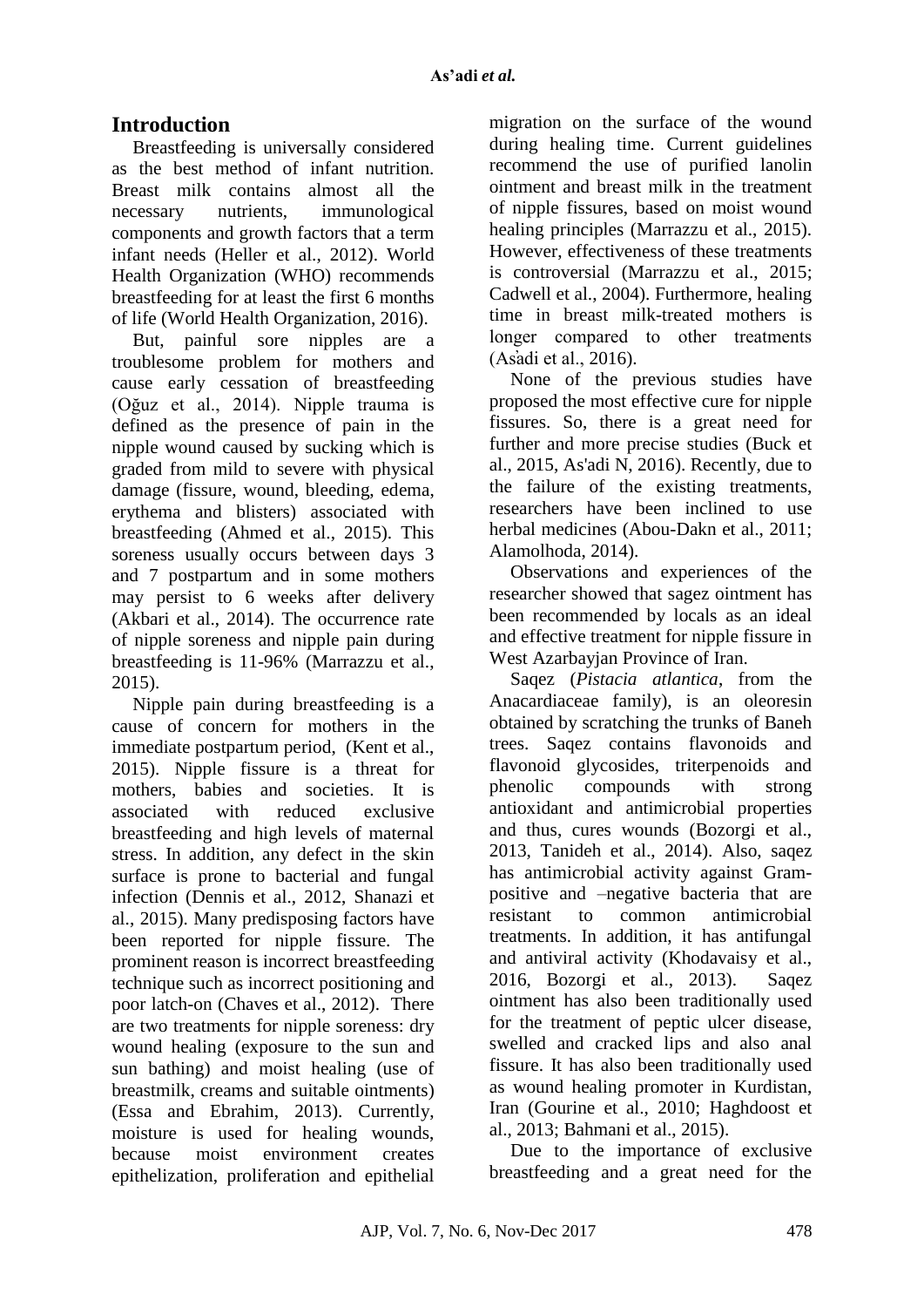treatment of nipple fissures in the shortest time possible and because of wound healing properties of saqez ointment, the present study was conducted to determine the effect of saqez ointment on the improvement of nipple fissure in breastfeeding women during one-month follow-up. So far, no studies have been done to investigate the effect of saqez ointment on nipple fissures or pain.

# **Materials and Methods**

The study was approved by Shahid Beheshti School of Nursing and Midwifery: (SBMU2.REC.1394.10). Furthermore, it was registered at the Iranian Registry of Clinical Trials (IRCT 2015080723535N1).

This randomized controlled clinical trial was conducted on 100 eligible women referred to selected health centers affiliated to Shahid Beheshti University of Medical Sciences, Tehran, Iran from July 2015 to December 2015. The sample size of this study was estimated to be 100 participants with a potential sample loss of 10-15% in the follow-up stages. This sample size was calculated based on the results of previous studies (Alamolhoda et al., 2014 and Saeidi et al., 2015) with a confidence interval of 95%, the test power of 80%,  $\alpha$ = 0.05,  $P1$  = the percentage of improvement in the Saqez group and P2= the percentage of improvement in the control group (Munro 2005).

In this study, 100 eligible women were selected through purposive sampling and randomly divided into two equal groups of 50 saqez ointment and the control group, using Excel software. Ten individuals were excluded based on the exclusion criteria. Finally, we had 42 individuals in the sagez ointment group and 48 in the control group (Figure 1). Mothers who were over 18 years old, literate, and Iranian, had nipple fissure and pain and a minimum score of three on the Storr scale for assessing fissure, had a healthy term infant, had a singleton pregnancy, with a birth weight of 2500-4000 g, with exclusive breastfeeding, had no oral, palate or maxillofacial abnormalities in the newborn, no nipple abnormalities and had no history of allergy to saqez ointment, were included. The participants̕ level of pain during

breastfeeding was measured using the pain scale and the severity of fissure was examined on the Storr scale.

Nipple pain was assessed using Visual Analog Scale. This scale has 11 points; point zero was given for 'no pain' and the score of ten showed extremely severe pain. Previous studies have shown that the pain scale has adequate validity (Ferreira-Valente et al., 2011) and it has been used in several studies for the assessment of the severity of breast pain (McClellan et al., 2012). Farar et al. used the test-retest method to confirm the reliability of the pain scale and calculated its correlation coefficient as 0.83 (Farrar et al., 2008). In one study, Tafazoli et al. examined the parallel-forms reliability of the scale (Tafazoli, 2015).

Storr scale was used for assessing the severity of nipple fissure in this study. It has five degrees, from zero to four as follows: A painless nipple with normal  $color = 0$ , a slightly reddened nipple with pain at the beginning of breastfeeding (the first five to ten seconds)  $=1$ , a reddened nipple with pain at the beginning of and in the intervals between breastfeeding times  $= 2$ , a nipple beginning to develop fissure with pain at the beginning of and in the intervals between breastfeeding times=3 and a nipple fissure with pain at the beginning of and in the intervals between breastfeeding times =4. The Storr scale has been validated in 1988 by Storr using the content validity method and by measuring its Cronbach's alpha coefficient (Storr, 1988); the scale has also been confirmed for use in Iran by many studies by measuring its content validity (Tafazoli, 2015).

The mothers who got infected with mastitis, abscess or fungal infection of the breast, used a breast pump or plastic nipple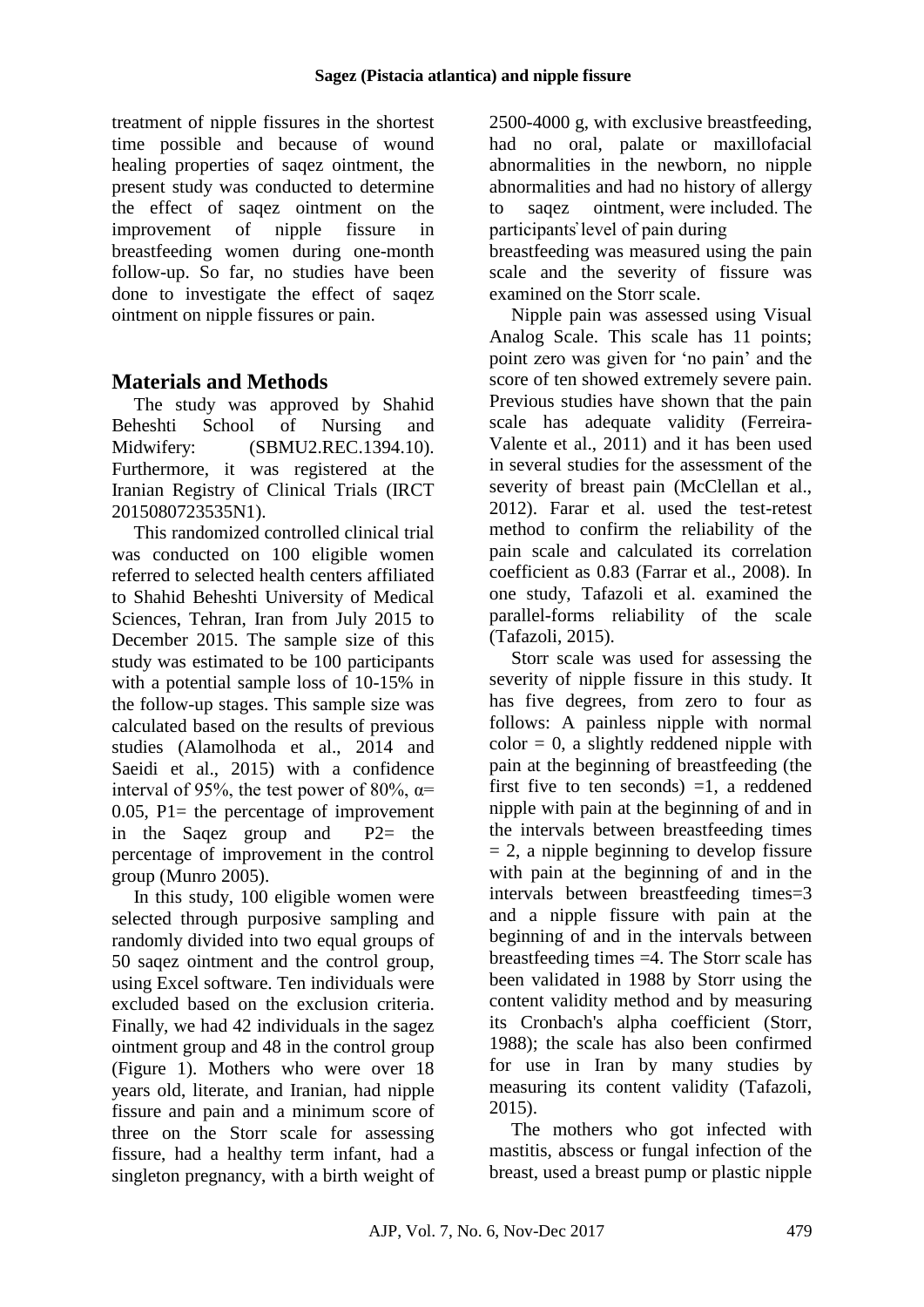or used the recommended treatment less than three times per day or used other treatments and the recommended treatment simultaneously or did not answer the phone calls after being enrolled were excluded from this study. In addition, infants who used a pacifier or were fed with milk bottle, got sick and were hospitalized during the study and showed allergic reactions to saqez were excluded. On the day of admission, the researcher examined the newborns for oral thrush and potential oral and maxillofacial abnormalities and examined the mothers' two nipples and recorded the severity of their nipple fissure and inflammation according to the Storr scale. Both groups then received face-to-face instructions on breastfeeding techniques and hygiene using a free educational pamphlet. The researcher then, asked each mother to breastfeed her newborn and assessed her breastfeeding technique and asked her to state her level of pain based on the pain scale. The demographic and obstetric questionnaire was then completed for the mothers and a checklist of side-effects and satisfaction with the treatment (whether or not she experienced any side effects at the site of the fissure, and whether or not she was happy with the treatment) was then given to the mothers and they were asked to complete and return the checklist to the researcher.

The control group was advised to apply two to three drops of their breast milk on nipple fissure and areola after each feeding. Saqez ointment was given to the intervention group at the beginning of the experiment and the mothers in this group learned to detect allergic reactions and then begin the treatment if there were no such reactions. Mothers were also advised to wash their hands immediately after each breastfeeding and to apply a fingertip of saqez ointment on their nipple fissure and areola three times per day.

The mothers were advised by the researcher to shower with warm water every day, keep their nipples dry and avoid using soap or other materials that could cause dryness of the nipple skin. The researcher then gave the mothers her phone number to contact at any time if they had any questions.

The mothers were visited again on the third day, the seventh day and also one month after the intervention. In these follow-ups, the mothers' breastfeeding technique was assessed again. Also, their level of pain during breastfeeding and intensity of their fissure were measured and recorded with the help of a research collaborator who was blinded to the groupings. In case of severe pain over the course of the study, the subjects were allowed to use analgesics, but had to record the type and number of analgesics taken and measure their severity of pain immediately before and half an hour after their use on the pain scale according to the instructions given.

The mothers who failed to achieve full recovery from nipple fissure and pain by the seventh day, were referred to a specialist. The effect of saqez ointment on nipple fissures and pain was conducted at two stages: one week post-treatment and after one month follow-up period (to determine the recurrence of nipple fissures and pain). The first stage of the study was presented in another article (As̕adi et al, 2017).

## **Components**

Saqez, is an oleoresin produced by scratching the trunks of Baneh trees; then, its moisture evaporates in the air and yields a white-yellow and semisolid substance (Bozorgi et al., 2013, Amin Gh, 2008). Ghee, is an oil obtained by heating animal butter (Saadatiyan et al., 2015). Beeswax (or yellow wax) is the wax obtained from honeycomb of the bee (Tyler VE et al.,1998). The ingredients of saqez ointment (saqez, ghee, and beeswax) were purchased from the herbal market in Urmia, Iran in July 2015. Then, Department of Pharmacognosy, School of Pharmacy, Shahid Beheshti University of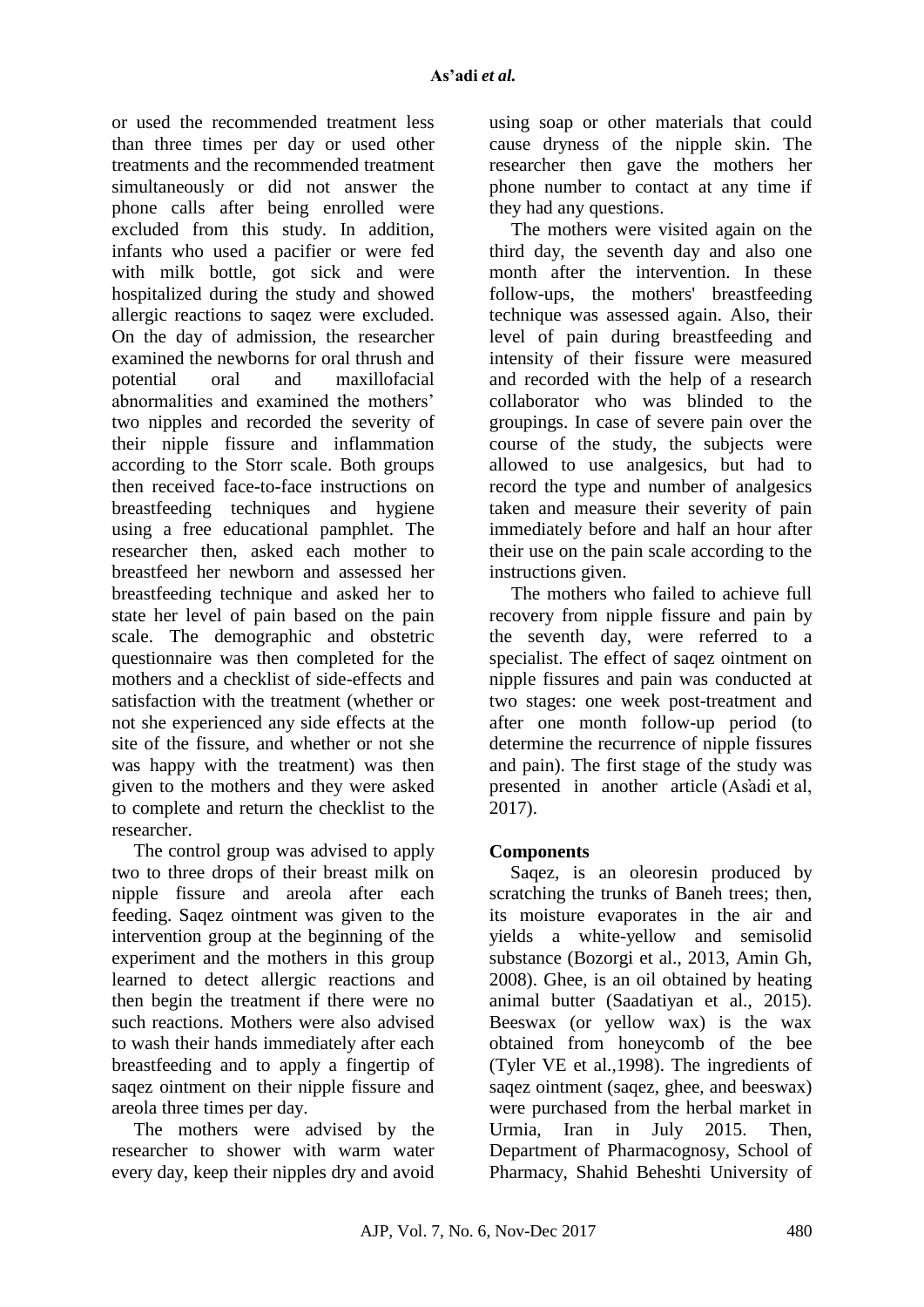Medical Sciences confirmed their scientific identity.

#### **Preparation of saqez ointment**

Ghee, saqez and beeswax (42%, 29% and 29%) were melted separately over a mild heat, then mixed by an electric mixer and poured into a jar (each jar contains 7 g of saqez, 10 g of ghee and 7 g of beeswax).

### **Statistical analysis**

Based on the results of previous studies, the sample size of this study was calculated to be 50 for each group, making a total of 100 participants, with a confidence interval of 95%, a type I error of 0.05, a type II error of 0.2 and a potential sample loss of 10-15% in the follow-up stages (Munro, 2005). The data were analyzed by SPSS-21. The descriptive assessment of the data and the demographic findings evaluation were presented as the mean and standard deviation, frequency tables and statistical charts. The comparison of the groups and inferential assessments were performed using the Cumulative Logit model, nonparametric Mann-Whitney test, independent t-test, Chi-square test and Fisher's exact test. The level of statistical significance was set at  $p<0.05$ .

## **Results**

The results obtained showed that the two groups were matched in terms of demographic and obstetric characteristics (Tables 1 and 2). Regarding the education, most of the participants in both groups 48 (52.9%) had academic education and 73 (80.9%) were housewives. In terms of economic status, the majority of the subjects in both groups 70 (78.9%) had low to middle income.

Table 1. Demographic Characteristics of the participants.

| <b>Groups</b><br>variable      | ointment<br>group(42)                                   | control group<br>(48) | p-value |
|--------------------------------|---------------------------------------------------------|-----------------------|---------|
| <b>Maternal</b> age<br>(vear)  | $3.91 \pm 30.02$                                        | $4.64 \pm 28.65$      | 0.135   |
| <b>Maternal</b><br>weight (kg) | $10.84 \pm 77.29$                                       | $73.39 + 10.43$       | 0.086   |
| <b>Maternal</b><br>height (cm) | $6.36 \pm 162.62$                                       | $6.01 \pm 161.71$     | 0.48    |
| <b>Maternal BMI</b><br>(kg/m2) | $3.79 \pm 29.29$                                        | $4.31 \pm 28.13$      | 0.186   |
| Neonatal age<br>(dav)          | $3.80 \pm 5.38$                                         | $9.65 \pm 6.10$       | 0.65    |
| <b>Neonatal</b><br>(qr)        | weight in birth $335.22 \pm 3240.24$ $423.8 \pm 3137.2$ |                       | 0.209   |

Table 2. Obstetrical Characteristics of the participants.

| рагистрания.            |           |                                      |                              |             |
|-------------------------|-----------|--------------------------------------|------------------------------|-------------|
| Group<br>variable       |           | <b>Ointment</b><br>group<br>$(n=42)$ | Control<br>group<br>$(n=48)$ | p-<br>value |
| Number of               | 1,2       | 36(85.7)                             | 43(89.6)                     | 0.578       |
| pregnancies             | 3.4       | 6(14.3)                              | 5(10.4)                      |             |
| <b>History of</b>       | positive  | 9(21.4)                              | 8(16.7)                      | 0.599       |
| abortion                | negative  | 33(78.6)                             | 40 (83.3)                    |             |
|                         | 1,2       | 38 (90.5)                            | 48 (100)                     | 0.030       |
| Number of<br>deliveries | 3.4       | 4(9.5)                               | 0(0)                         |             |
| Type of<br>delivery     | vaginal   | 6(14.3)                              | 11 (22.9)                    | 0.419       |
|                         | C-section | 36 (85.7)                            | 37(77.1)                     |             |

Table 3. A comparison between the ointment and control groups in terms of intensity of fissure.

| group           | <b>Intensity of fissure</b> | Mean  | p-value         |
|-----------------|-----------------------------|-------|-----------------|
|                 |                             | rank  | (Wilcoxon test) |
| <b>Ointment</b> | Before intervention         | 50.33 | p<0.001         |
| group           | 1 month follow up           | 42.62 |                 |
| $(n=42)$        |                             |       |                 |
| <b>Control</b>  | Before intervention         | 41.27 | p<0.001         |
| group           | After 1-month               | 48.02 |                 |
| $(n=48)$        | follow up                   |       |                 |

Table 4. A comparison between the ointment and control groups in terms of intensity of pain

| group                                | Intensity of pain                       | <b>Mean rank</b> | p-value<br>(Wilcoxon test) |
|--------------------------------------|-----------------------------------------|------------------|----------------------------|
| <b>Ointment</b><br>group<br>$(n=42)$ | Before intervention                     | 54.77            | p<0.001                    |
|                                      | After 1-month<br>follow up              | 40.57            |                            |
|                                      | <b>Control groupBefore intervention</b> | 37.39            |                            |
| $(n=48)$                             | After 1-month<br>follow up              | 49.81            | p<0.001                    |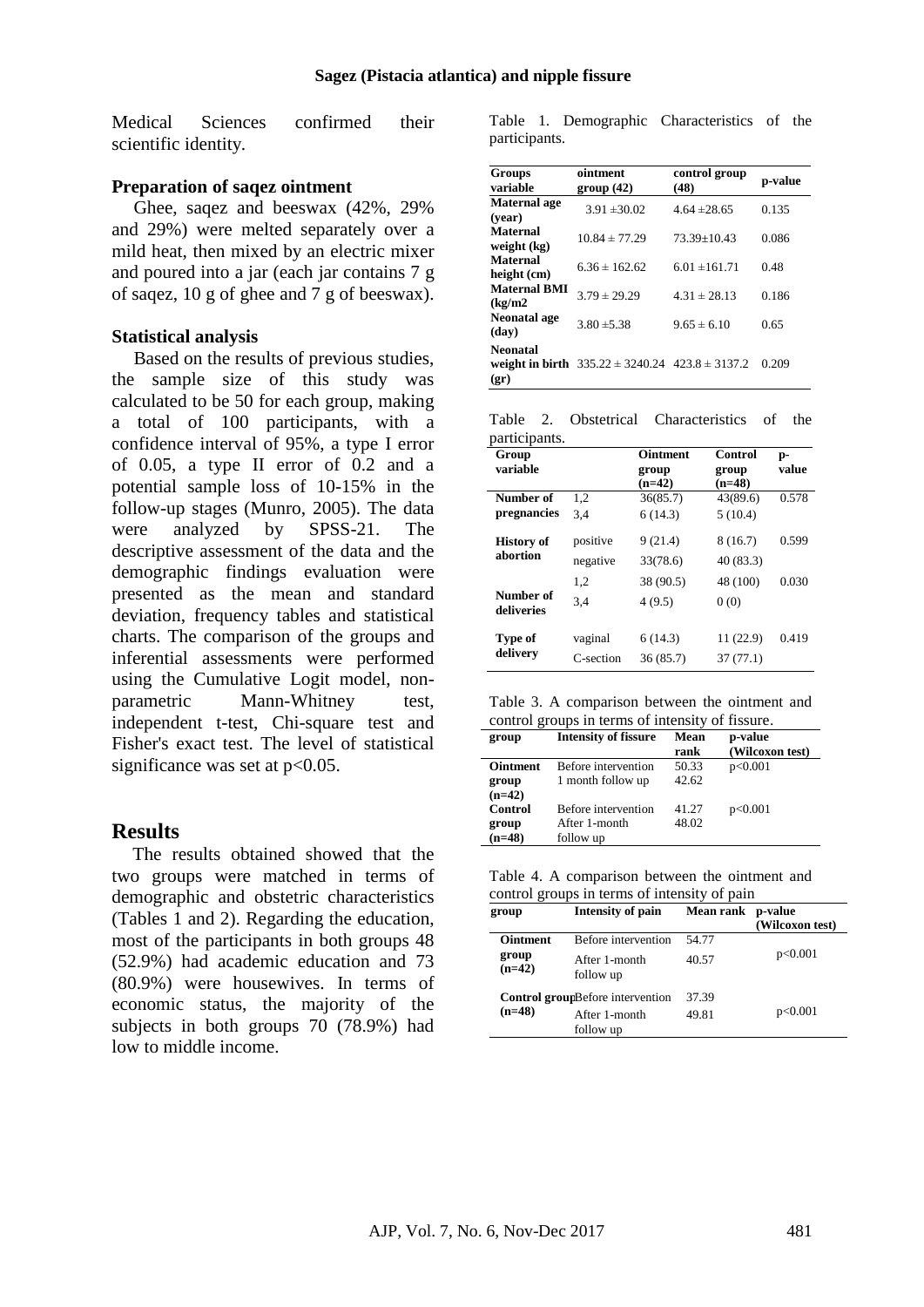#### **As'adi** *et al.*



Figure1. The CONSORT flow diagram of the trial

Table 3 shows that mean rank of nipple fissure severity before intervention, in the  $\frac{1}{2}$  control groups were 50.33, 41.27, respectively and after one-month follow-up were 42.62 and 48.02, respectively. The results showed that there was a significant difference ( $p = 0.047$ ) between the two groups in terms of nipple fissure severity after one-month follow-up compared to before-intervention data (Table 3). Table 4 compares the ointment and control group in terms of pain intensity. Mean rank of nipple pain intensity before intervention in the ointment and control group were 54.77 and 37.39, respectively and after one-month follow-up were 40.57 and 49.81, respectively. However, there was no significant difference (p=0.056) between and

the two groups regarding nipple pain intensity after one-month follow- up (Table 4). Since the distribution of nipple fissure and pain intensity was not normal, non-parametric equivalent test was used. In the follow-up period, 1 patient (2.4%) in saqez ointment group and 17 patients (35.4%) in control group required further referral and treatment due to nipple fissure. Fisher's Exact test showed a significant difference between the two groups in terms of the need for further referral and treatment after the follow-up period (p<0.001). Thus, during one-month follow-up, saqez ointment was able to control and cure nipple fissures more than breast milk. In the present study, saqez ointment did not change the taste of milk and it did not have any significant side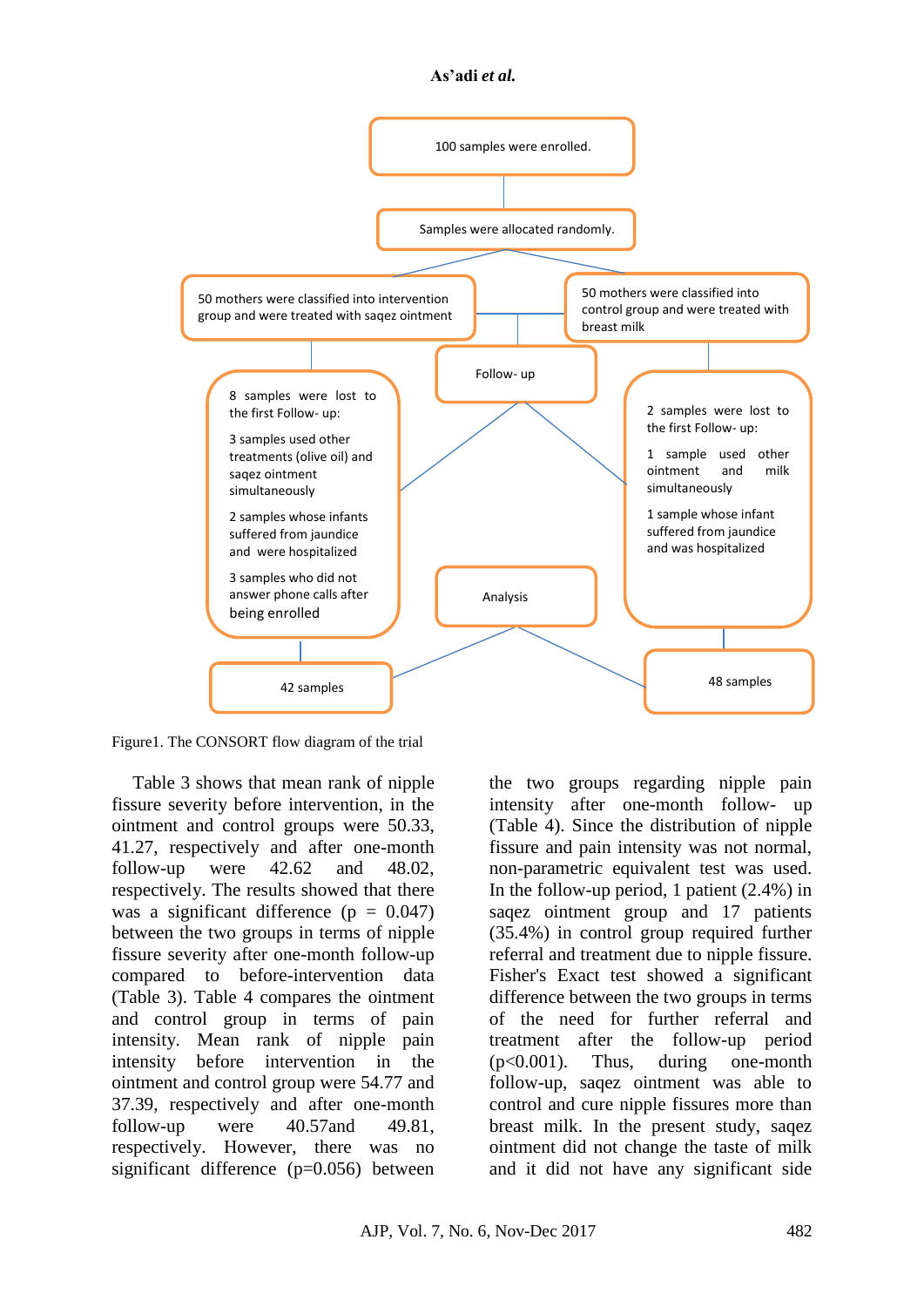effects on the mother or baby. Both were assessed by using a checklist of sideeffects and satisfaction with the treatment.

# **Discussion**

Findings of the study showed that saqez ointment is more effective than breast milk in healing nipple fissure and reducing nipple pain in lactating women. In addition, it had more marked effects in controlling and curing nipple fissures compared to breast milk during one-month follow-up. The main reason for using saqez ointment and comparing it with the routine treatment (Expressed Breast Milk), was that saqez contains alpha-pinene, monoterpenoids and triterpenoids, which are responsible for its anti-inflammatory properties. The antimicrobial activity of saqez, especially against *Helicobacter pylori*, Gram-positive and Gram-negative bacteria and also its anti-fungal and antiviral properties are mostly due to the presence of alpha-pinene (Tanideh et al., 2014; Pourreza et al., 2008). Saqez has angiogenetic and wound-healing properties and has traditionally been used to dress wounds (Haghdoost et al., 2013).

The positive effect of ghee as the other ingredient of the ointment, on healing wounds, is due to the presence of saturated and unsaturated fatty acid compounds and vitamins E, A and D (Saadatiyan, 2015). Beeswax, the other constituent of the ointment, contains monoesters, di-esters, free fatty alcohols and free fatty acids. Thus, it is used as an emulsifier and softener in pharmaceutical and cosmetic products. (Asgarirad, 2004; Aeenechi, 1999).

Haghdoost et al. (2013) conducted a controlled study and showed positive dosedependent effects of saqez on skin burns in rats due to fibroblast and platelet-derived growth factors and increased angiogenesis (Haghdoost et al., 2013). In a review study, Bahmani et al. (2015) confirmed the anti-inflammatory, antimicrobial, antifungal, antiviral, antioxidant and anticancer properties of saqez and described its uses in both traditional and medical treatment of skin wounds and cracks, which is consistent with the present findings (Bahmani et al., 2015).

In an experimental study, Saadatiyan et al. (2015) showed that the mixture of *Curcuma longa* L. and bovine ghee decreases stomach wound index, blood capillaries density and also increases mucosal layer thickness in the experimental stomach ulcers of rats. Probably, the bovine ghee, one of the constituent parts of saqez ointment, increases angiogenesis because of its vitamin E content, which is an important factor for the formation of new capillaries and thus, accelerates the healing process of the wounds (Saadatiyan et al., 2015)

Mohammadzadeh et al. (2005) conducted a randomized clinical trial and showed that healing time in lanolin-treated group was significantly longer than the breast milk  $(p=0.029)$  and the control group  $(p=0.028)$ . Improvement of sore nipples in lanolin-treated group was 0% during days 1-3 and 55.4% during days 4-6 (Mohammadzadeh et al., 2005). In this study, healing rate in lanolin-treated subjects seems to be lower in comparison to saqez ointment. However, since there are differences in the design of the studies, diagnostic methods, duration of treatment, and assessment time, it is not possible to make an accurate comparison between topical methods. So, there is a need to conduct a new clinical trial to compare the effect of lanolin and saqez ointment.

In this study, one-month follow-up indicated that saqez ointment is more effective than breast milk in healing nipple fissure and reducing nipple pain in breastfeeding women. Due to beneficial properties of saqez in the treating wounds and reducing the severity of pain with no side-effects on the mother or the baby, it can be recommended by the midwives, gynaecologists, nurses and health care providers as an inexpensive, effective and herbal cure for improving nipple fissures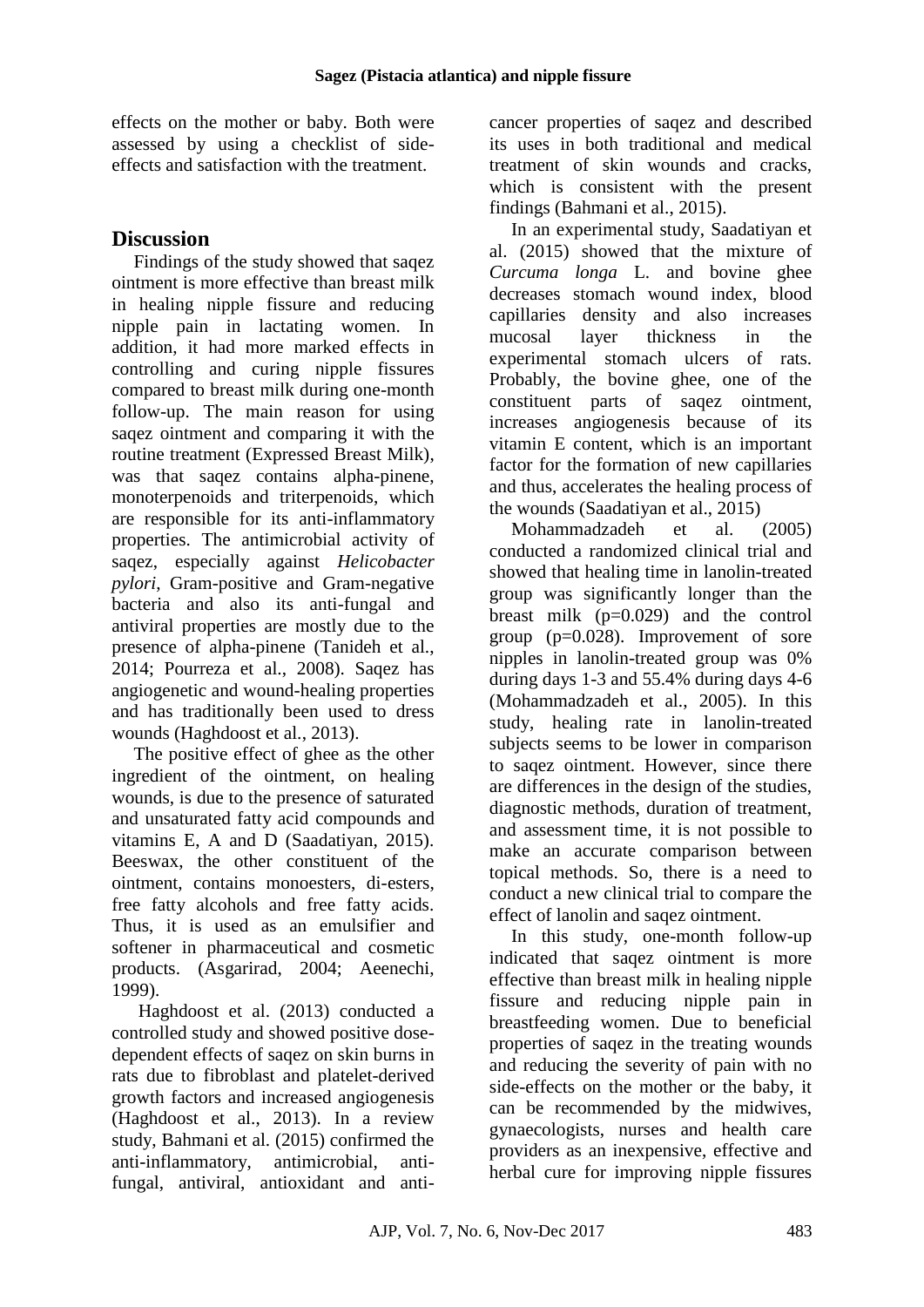and reducing nipple pain. The limitation of the present study was that the subjects' response to pain varies markedly and cannot be controlled (Guyton, 2011).

### **Acknowledgment**

This study was part of a midwifery thesis from Shahid Beheshti University of Medical Sciences, Tehran, Iran. The authors thank the Research Deputy of the University and Research Deputy of School of Nursing and Midwifery. The authors are also grateful to all participants and personnel of Samarghandi center of Tehran for their cooperation.

### **Conflicts of interest**

The authors declare that there is no conflict of interest. The authors alone are responsible for the content of the paper.

## **References**

- Abou-Dakn M, Fluhr J, Gensch M, Wöckel A. 2011. Positive effect of HPA lanolin versus expressed breastmilk on painful and damaged nipples during lactation. Skin Pharmacol physiol, 24:27-35.
- Aeenechi Y A. 1999. Materia Medica and Medicinal Plants of Iran.pp.267,Tehran University publishing.
- Ahmed EMS, El fattah Mohamed HA, Abutalib YM. 2015. Evidence Based Guideline Using to Alleviate Traumatic Nipple among Nursing Mothers. World J Nursing Sci, 1:35-44.
- Amir Ali Akbari S, Alamolhoda SH, Baghban AA, Mirabi P. 2014. Effects of menthol essence and breast milk on the improvement of nipple fissures in breastfeeding women. J Res Med Sci, 19:629-33.
- Alamolhoda SH, Amir Ali Akbari S, Akbarzadeh Baghban A, Esmaili S. 2014. The effect of aloe vera gel on the breast fissures in lactating women. J Pajoohandeh (research journal of Shahid Beheshti University of Sciences, 19:13-17.
- Amin Gh. 2008. Popular Medicinal Plants of Iran, pp. 178, Tehran University of Medical Sciences.
- As'adi N, Kariman N, Mojab F,

Pourhoseingholi MA. 2017. The effect of Saqez (Pistacia atlantica) ointment on the treatment of nipple fissure and nipple pain in breastfeeding women. Electron Physician. 9:4952-4960.

- As'adi N, Kariman N, Shahrahmai H, Ghalandari S, Khodakarami N. 2016. A systematic review of clinical trials in the treatment of sore nipples and nipple pain in breastfeeding women. Iran J Obstet Gyneco Infert, 19: 22-33.
- Asgari Rad H, Pour Morad F, Akbari KH. 2004. Preparation and Standardization of Therapeutic Bees Wax. JBUMS, 6:12-16.
- Bahmani M, Saki K, Asadbeygi M, Adineh A, Saberianpour S, Rafieian-Kopaei M, Bahmani F, Bahmani E 2015.The effects of nutritional and medicinal mastic herb (Pistacia atlantica). J Chem Pharm Res, 7:646-53.
- Bozorgi M, Memariani Z, Mobli M, Salehi Surmaghi MH, Shams-Ardekani MR, Rahimi R. 2013. Five Pistacia species (P. vera, P. atlantica, P. terebinthus, P. khinjuk, and P. lentiscus): a review of their traditional uses, phytochemistry, and pharmacology. Sci World J, 2013: 1-33.
- Buck ML, Amir LH, Donath SM. 2015. Topical Treatments Used by Breastfeeding Women to Treat Sore and Damaged Nipples. Clin Lact, 6:16-23.
- Cadwell K, Turner-Maffei C, Blair A, Brimdyr K, Mclnerney ZM. 2004. Pain Reduction and Treatment of Sore Nipples in Nursing Mothers. J Perinat Educ, 13: 29-35.
- Chaves MEdA, Araújo AR, Santos SF, Pinotti M, Oliveira LS. 2012. LED phototherapy improves healing of nipple trauma: a pilot study. Photomed laser surg, 30:172-178.
- Dennis C-L, Schottle N, Hodnett E, McQueen K. 2012. An all-purpose nipple ointment versus lanolin in treating painful damaged nipples in breastfeeding women: A randomized controlled trial. Breastfeeding Med, 7:473-9.
- Essa RM, Ebrahim EM. 2013. Effect of Breast Milk versus Therapeutic Honey (Apicare) on Cracked Nipples' healing. Life Sci J, 10: 2137-2147.
- Farrar JT, Troxel AB, Stott C, Duncombe P, Jensen MP. 2008. Validity, reliability, and clinical importance of change in a 0—10 numeric rating scale measure of spasticity: a post hoc analysis of a randomized, double-blind, placebo-controlled trial. Clin